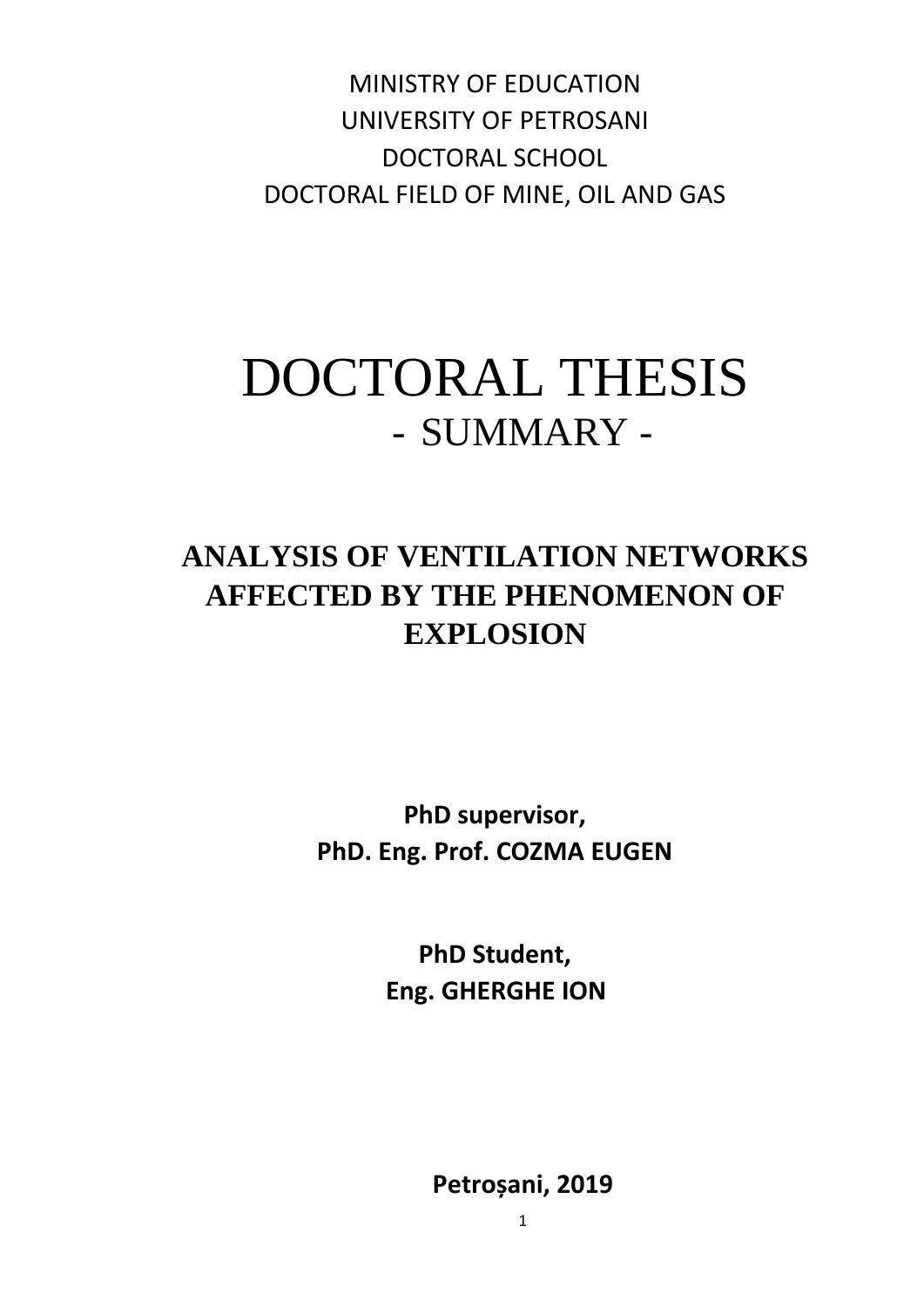## **CONTENTS**

| <b>NTRODUCTION</b>                                                                                               | $\mathbf{1}$ |
|------------------------------------------------------------------------------------------------------------------|--------------|
| Chapter I - General ventilation concepts                                                                         | 3            |
| Chapter II - Analysis of ventilation networks                                                                    | 22           |
| Chapter III - Use of IT equipment and specialized software to solve ventilation networks                         | 43           |
| Chapter IV - Analysis of the air system of Lupeni mine after updating the ventilation<br>network                 | 57           |
| Chapter V - Risk of explosion                                                                                    | 71           |
| Chapter VI - Explosions in underground coal mines                                                                | 84           |
| Chapter VII - Changes in the ventilation network due to the occurrence of an explosion<br>phenomenon             | 95           |
| Chapter VIII - The Effect of an Explosion on the main ventilation station                                        | 105          |
| Chapter IX - Determination of critical areas in relation to the risk of explosion at the<br>level of Lupeni mine | 124          |
| Chapter X - Simulation of explosion phenomena at the level of Lupeni mine ventilation<br>network                 | 134          |
| Chapter XI - Final Conclusions, Own Contributions                                                                | 154          |
| <b>BIBLIOGRAPHY</b>                                                                                              | 164          |
| <b>APPENDIX</b>                                                                                                  | 171          |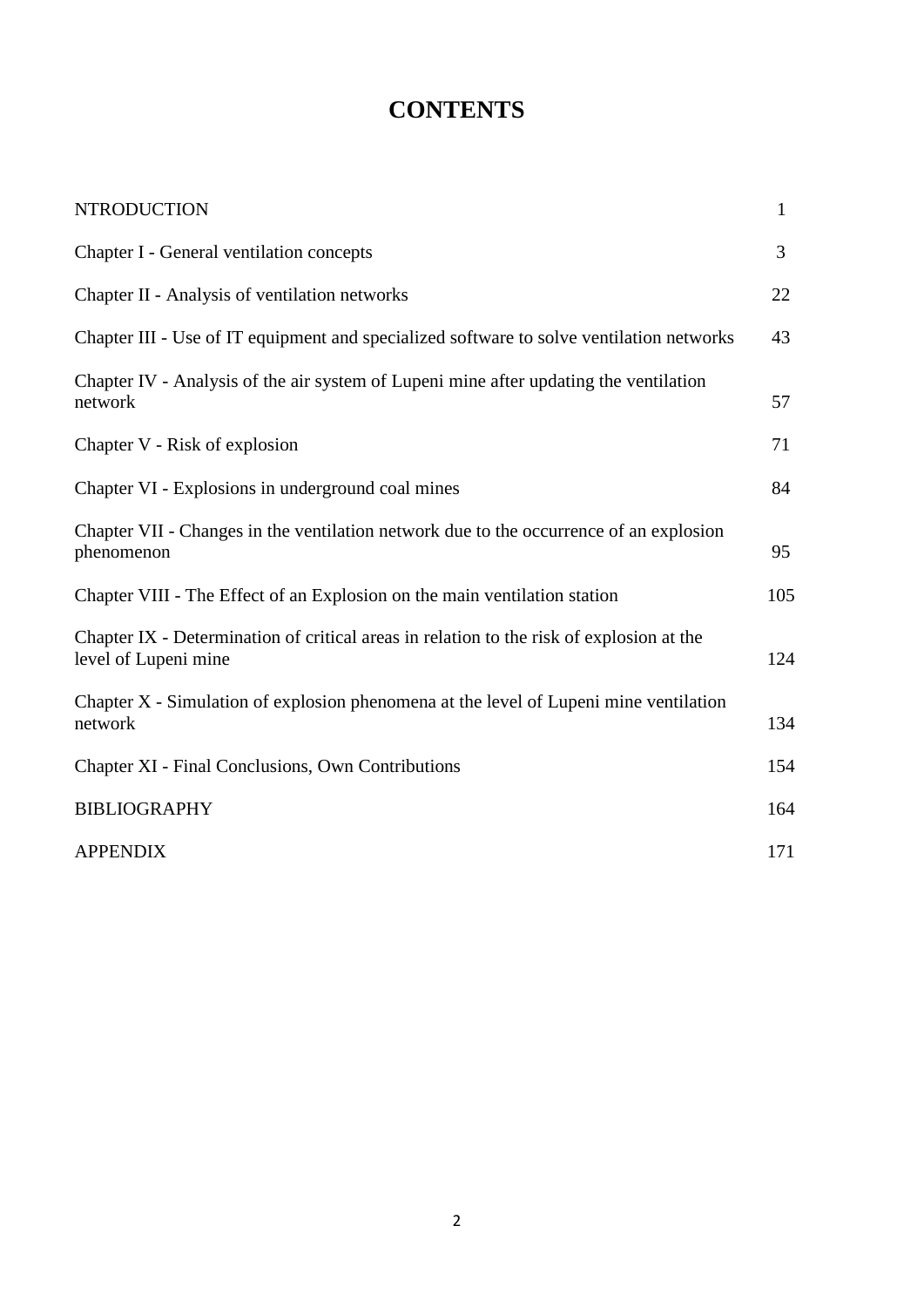The research activity carried out in order to elaborate the thesis and the fulfillment of the specific objectives, is based on two proposed subject matter vectors, namely through the use of the specialized IT equipment used for modeling, simulation and determination of the optimal distribution of the airflows of the mining objectives in operation ,respectively the optimization and simulation on the complex ventilation networks of virtual explosion-like phenomena that may occur in different areas of the mine workings network.

The thesis contains 163 pages, it is structured in 11 chapters, plus the bibliography and annexes.

The first chapter, titled *"General ventilation concepts"*, makes a review of the parameters of the mining climate, the comfort of work and its relation to the climatic factors, respectively notions about natural circulation with the presentation of the methods of calculating the natural draught and the carrying out the general ventilation.

By "natural draught" of an underground mining operation, is to be understood the air flow in the mining works network under the influence of natural factors. Formation of natural draught is possible in the presence of two or more vertical or inclined shafts and different air densities in these works.

Concerning general ventilation, are presented the basic laws governing mining and especially the types of fans used in the mining industry

Ventilation in underground mines is required to dilute and remove hazardous substances, control the heat, and provide oxygen for humans.

In Chapter II, titled "*Analysis of ventilation networks*", the techniques used to solve the ventilation networks and the impact of digital computers in the field of ventilation planning are dealt with.

It starts from the analysis of the basic laws applied to the ventilation networks, namely Kirchhoff's laws, the quantum law of air flow, which is the basic relation for the current air-flow planning, respectively the methods for solving the ventilation networks.

The first method involves combining all branching in series and parallel in the form of equivalent resistances. The second method is the analytical solution of the equations obtained by direct application of Kirchoff's laws.

The third method is to use physical or analogical models of the mine's ventilation system, and ultimately the latest method of successive approximations that has gained ground with the evolution of electronic computers.

The method selected for a particular problem depends on the complexity of the network to be analyzed.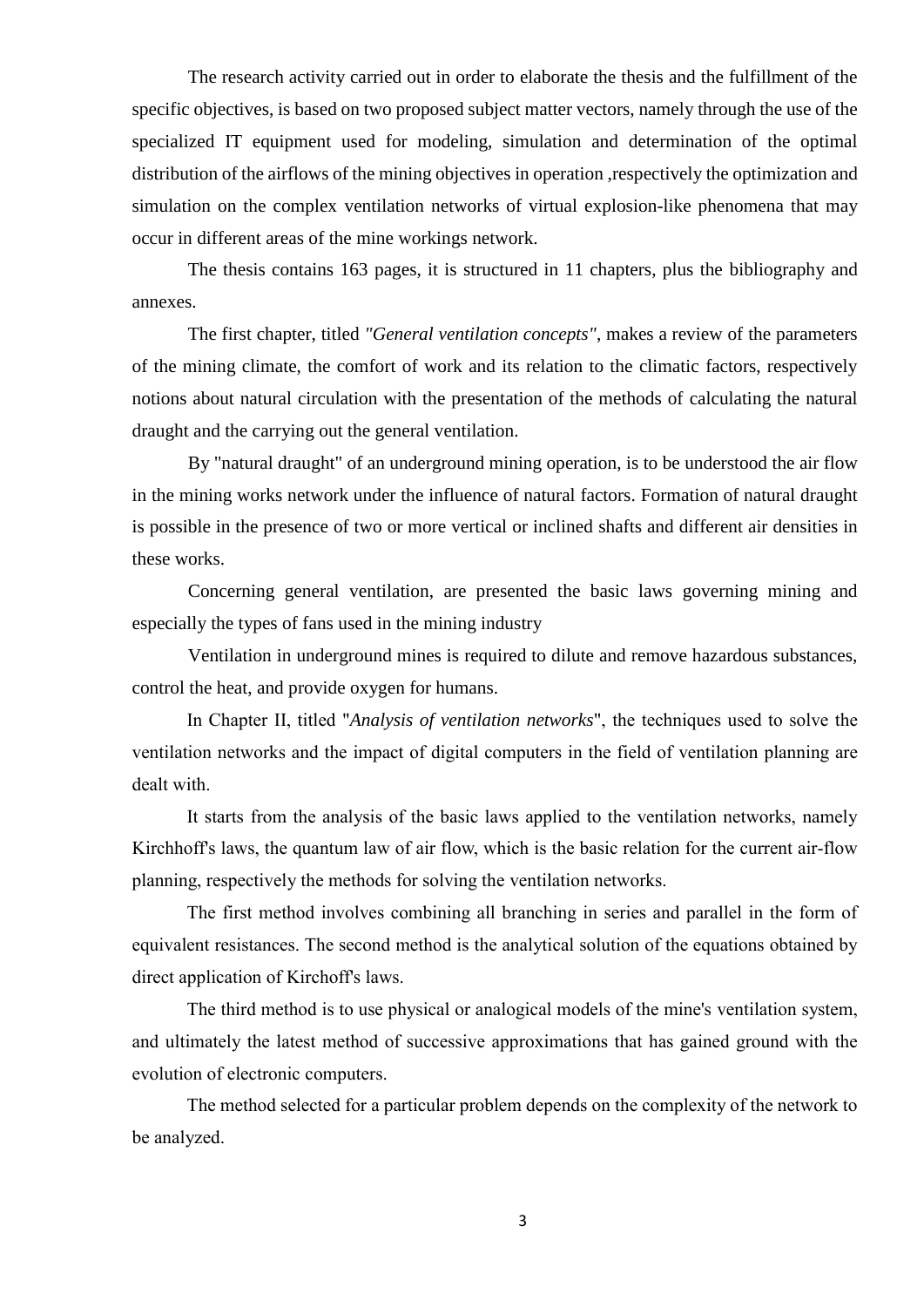Chapter III, titled "*Use of IT equipment and specialized software to solve ventilation networks*", analyzes modern methods and tools that can be used to model, solve, optimize and simulate complex ventilation networks.

In this sense, the best performing specialized mining ventilation programs are described and analyzed, such as: VentSim Visual Advanced, VentGraph, 3D-Canvent, MVS - VentPC, MineFire, DuctSIM, Vuma-3D and Ven pri.

Ventilation has been a major concern in underground mines for hundreds of years, but until the introduction of computerized ventilation analysis over the last 40 years, ventilation planning and modeling has been largely difficult, relying on experience, assumptions and extensive calculations.

Even when computer ventilation software has allowed simulations of large ventilation networks, the work process and interpretation of the results has remained accessible only to experts in the field. The specialized programs are designed to simulate ventilation networks accessible to any mine engineer or ventilator specialist.

In Chapter IV, entitled *"Analysis of the air system of Lupeni mine after updating the ventilation* network", the mine's ventilation network is professionally treated.

Thus, the structure of the Lupeni mine ventilation network was analyzed, describing the main and secondary ventilation circuits, respectively the use of VentSim Visual Advanced database for updating and solving the Lupeni mine ventilation network used in the intermediate phase, geodetic data specific to the structural changes of the ventilation network, namely flow-metric and depresiometric measurements performed in situ.

For the updating of the Lupeni mine ventilation network modeled and solved in the two stages (initial and intermediate), in the first phase the main air vent 1Est ventilation station placed on the branch 290-291, was neutralised.

A number of 77 circuits and ramifications with unique registration numbers were removed from the initial database, adding a number of 27 circuits and branches with unique registration numbers

A number of 343 knots and 449 branches were introduced to solve the Lupeni mine ventilation network.

Chapter V, titled *"Explosion Risk",* presents theoretical notions about the nature of the risk, the severity classes, the relationship between risk and security with the notion of acceptable risk, the risk factors for injury and professional illness grouped by the criterion of the generating element from the work system.

Also, the explosion phenomenon was treated in the explosion risk, with its production mechanism, the influence factors and the explosion parameters.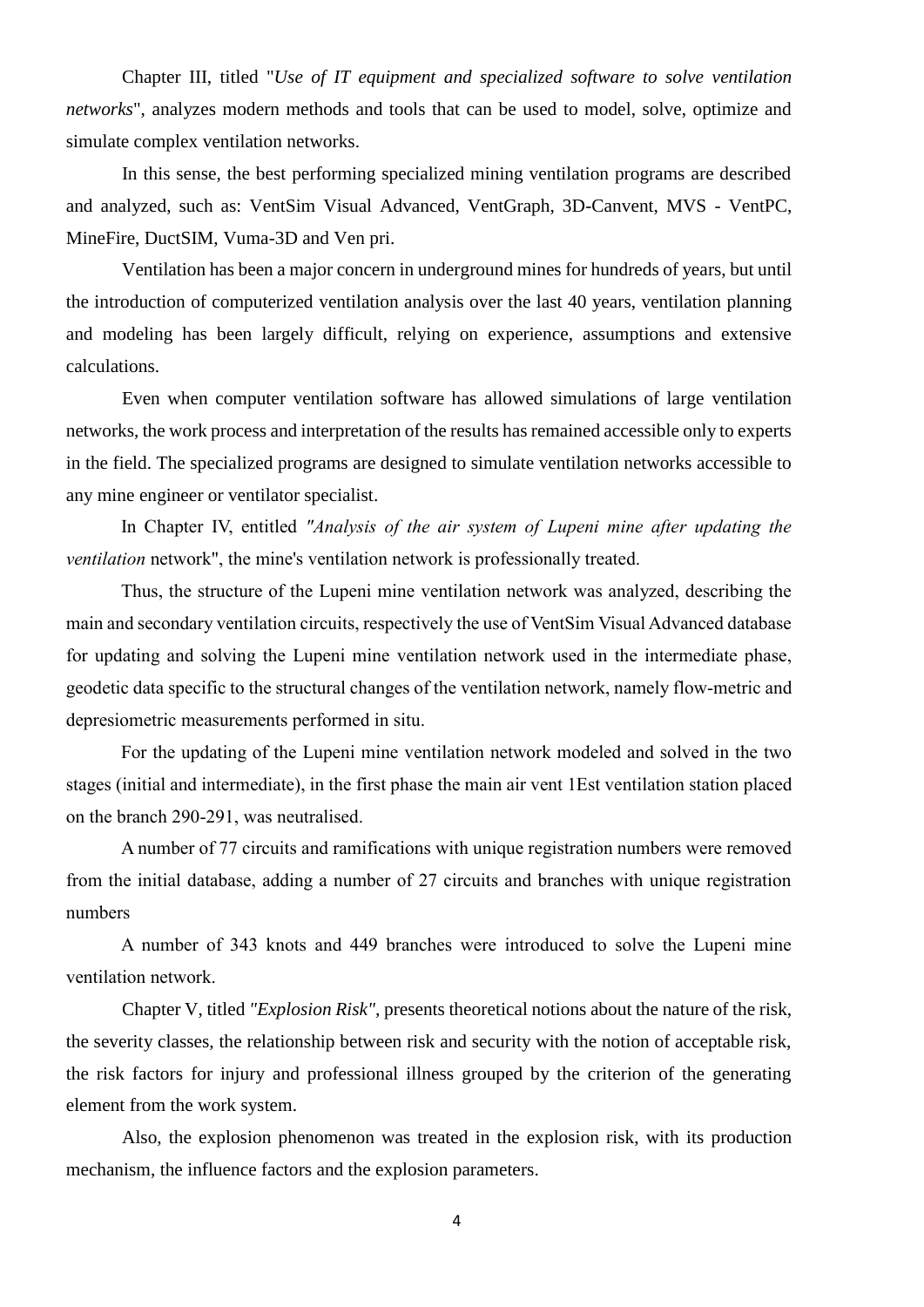The main measure to prevent explosions is to provide adequate ventilation to ensure the dilution of explosive gases.

Ventilating the mine workings is aimed at achieving three main objectives:

- ensuring the oxygen concentration necessary for underground personnel;

- dilution of explosive and / or toxic gases that may occur in the mine workings network;

- evacuation of the humidity and heat resulting from the human activity or the geothermal gradient that flows into the mine workings network.

Chapter VI entitled *"Explosions in underground coal mines"* presents explosive environments with build-up areas and sources of ignition, underground explosions and the effects of underground explosions.

For an explosion phenomenon to occur, it is necessary to overlap in time and space the three factors - fuel, oxygen required to participate in the explosion in the air, respectively the efficient source that presents energy sufficiently high to initiate the mixture.

There are also presented possible areas of methane and / or coal dust accumulation and potential sources that can be encountered in underground explosion.

At the level of the underground mine workings, the following types of explosions may occur:

- Methane explosions;

- bursts of coal dust;

- Explosions of methane gas and coal dust.

Under the effects of underground explosions are the phenomena of explosion with the effects they produce, namely, dynamic, thermal and chemical effects.

In Chapter VII, entitled *"Changes in the ventilation network due to the occurrence of an explosion phenomenon"*, there are presented notions regarding the ventilation networks and the changes arrisen in the ventilation networks due to the occurrence of an explosion phenomenon

A ventilation network consists of nodes and branches. Also, the ventilation network is made up of circuits and sub-circuits, which generate simple and complex canonical schemes. At the branch level, they are connected in series parallel or diagonal.

Ventilation constructions are used for routing the airflow of each ramification, respectively for closing the mine workings.

Thus, in the event of an underground explosion, major airborne disruptions occur in the ventilation network due to:

- Partial destruction of the control and isolation doors;

- total destruction of the control and isolation doors;

- destruction of insulation constructions;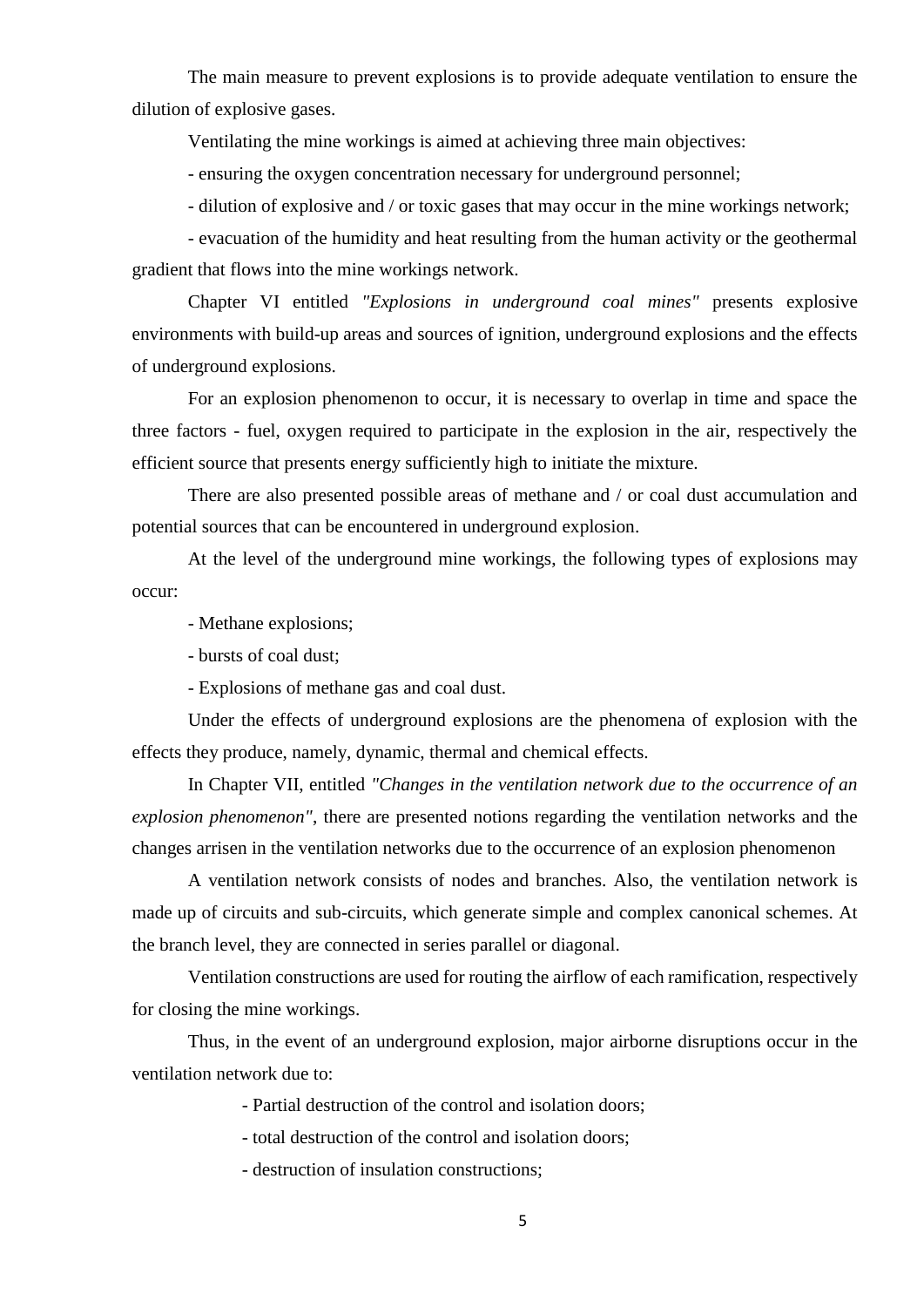- surges occurring on mining works adjacent to the epicentre of the explosion;

Due to these situations, the following effects may occur:

- preserving the airflow with:
- reduction of air flow on certain branches;
- increasing the air flow on certain branches;
- reversing the airflow on certain branches;
- intensification of existing spontaneous combustion phenomena;
- the occurrence of new spontaneous combustion phenomena;
- increased carbon dioxide concentrations (up to 2-3% vol.);
- decrease in oxygen content (up to 3-7% vol.).

In Chapter VIII, titled *"The Effect of an Explosion on the main ventilation station"*, an analysis of the effect of an explosion on the main ventilation station and the analysis of the transient phenomena was carried out.

Depending on the intensity, the phenomenon of explosion that occurs underground can be of small, medium and high intensity. Depending on the intensity, an underground explosion can develop a pressure of up to 11 atmospheres.

The main ventilation station at gassy mines is always located downstream of the site of an underground explosion on the vicious evacuated airway path, being the last portion of the ventilation network before the dynamic wave enters the atmosphere.

The most common situation regarding the effect of an explosion on the main ventilation station is the scenario that generates destructive effects while maintaining the main fan operating capability when the explosive intensity is sufficiently high that the forces generated by the dynamic wavelength are higher than the breaking strength to traction / compression / shearing / flaming of the materials from which the ventilation structures of the main ventilation station are built.

In Chapter IX, entitled *"Determination of critical areas in relation to the risk of explosion at the level of Lupeni mine"*, a detailed analysis of the ventilation network was carried out with the presentation of the explosive atmosphere, the accumulation areas and the potential sources of the underground explosions, respectively the analysis explosion risk related to the Lupeni mine.

In the particular case of the Lupeni mine ventilation network, an analysis was made of the possible environments that could lead to the occurrence of the explosion phenomenon, respectively, of the sources that can generate explosion phenomena for each mine area and mining work.

The Explosion Risk Analysis was performed by - explosion risk analysis and assessment, the mining hazard specific risk analyser, the relevant risk analyser, and the risk level assessment.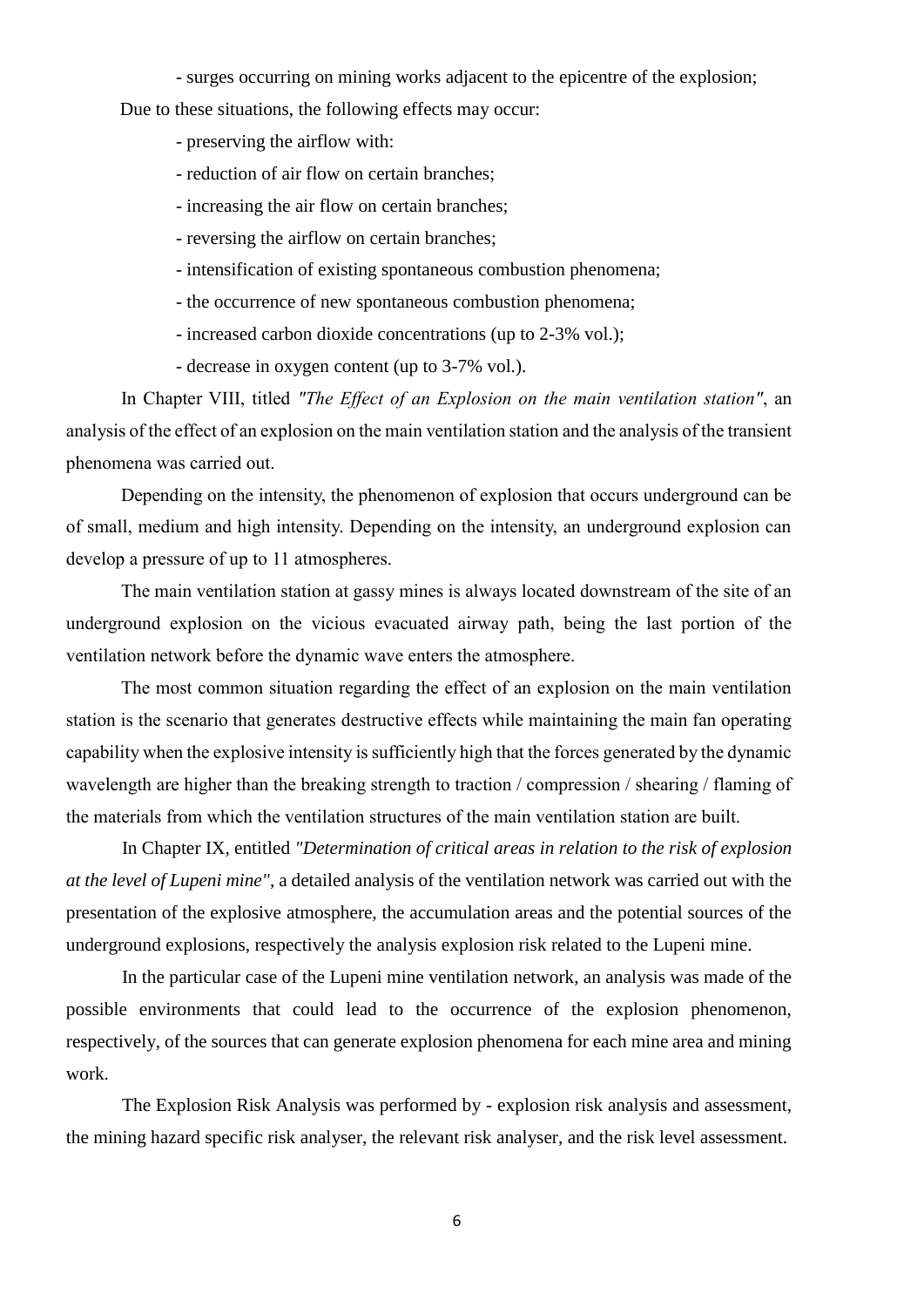As a result of the explosive risk assessment, at the level of the Lupeni mine ventilation network, a number of 10 critical areas were assessed, ranging from medium risk to very high levels.

In Chapter X, titled *"Simulation of explosion phenomena at the level of Lupeni mine ventilation network"*, there is a simulation of explosion-type phenomena at the level of the Lupeni mine workings network.

For the simulations to determine the possible effects of an explosion phenomenon, the results of the explosion risk analysis carried out on the complex Lupeni mine workings network, updated with Ventsim Visual Advanced, were taken into account.

Out of the ten vulnerable zones obtained from the explosion risk analysis, the vulnerable zone at the level of the Stope with undermined bank 7C / 3 / IV, 320 m elevation, branches 374- 375.was chosen.

For the simulations, in relation to the intensity of the explosion phenomenon, the following structure was chosen:

- low intensity explosion - 2 bar;

- medium intensity explosion - 6 bar;

- high intensity explosion - 10 bar;

In Chapter XI *"Final Conclusions, Own Contributions"* I outlined the thesis's conclusions and personal contributions.

Here are some of my personal contributions:

- in the scientific paper, we presented technical aspects related to the mining microclimate specific to the underground coal mining in order to obtain a high degree of comfort of labour;

- we have extensively presented different methods of calculation and dimensioning of natural draught specific to the deep ventilation networks, respectively with a significant elevation difference between the mine workings and the surface;

- also, in the scientific paper I presented how to conduct the general ventilation for the case of complex ventilation networks focusing in particular on the types of fans that can be used;

- in the scientific paper, we synthesized techniques for solving the ventilation networks;

- to solve the complex Lupeni ventilation network, we analysed the specialized programs used for this purpose: VentSim Visual Advantced, 3D-CANVENT, VentPri, VentGraph, Vuma-3D, VentPC, MineFire, DuctSIM and CLIMSIM;

- in the doctoral thesis, we analysed and solved the complex ventilation network connected to the Lupeni mine with 3D-CANVENT;

- in the scientific work, for the modeling, solving and optimization of the Lupeni mine's ventilation network, we used the following steps: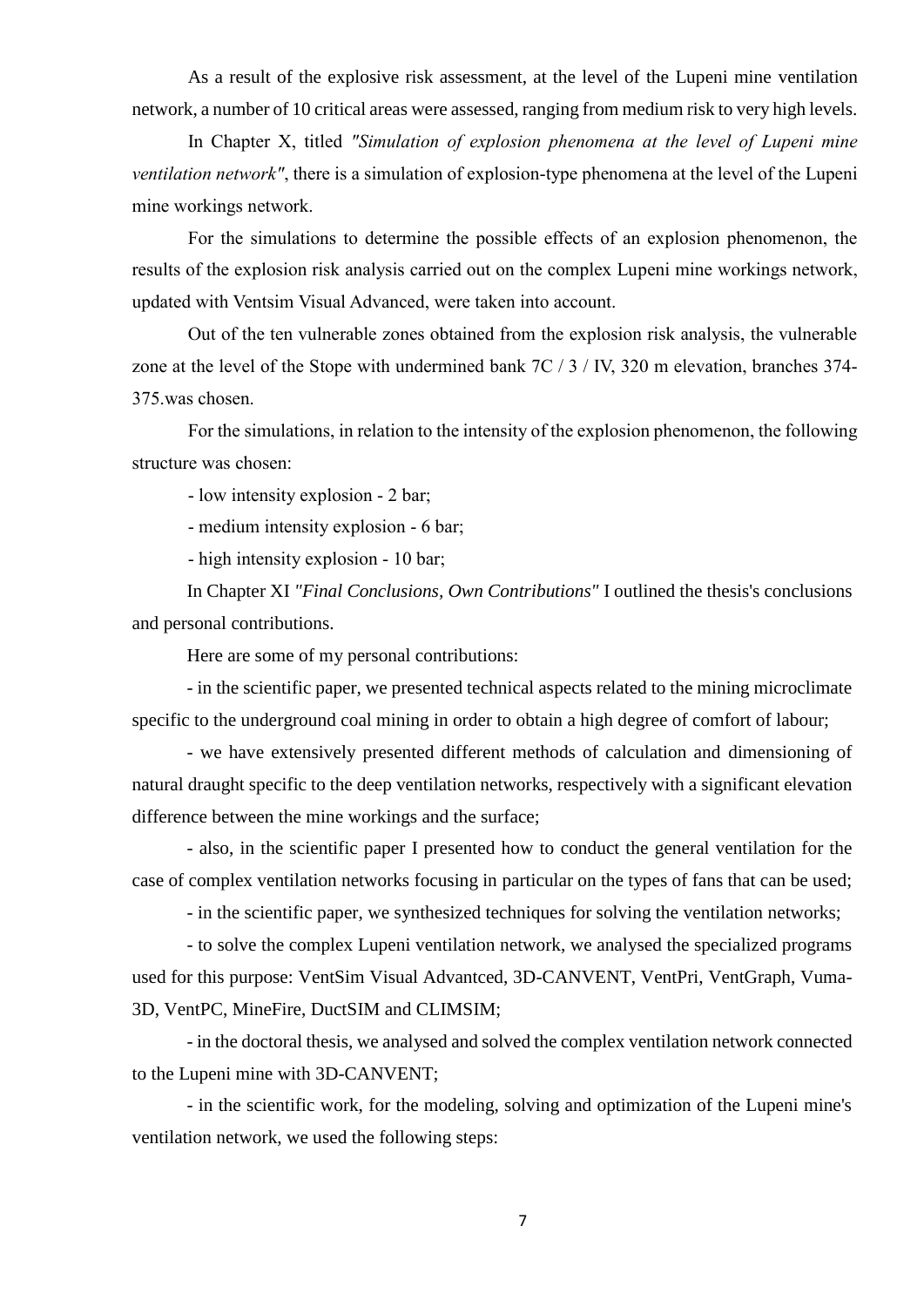- obtaining general topographic maps from the baseline and horizons, respectively spatial air maps;

- identification of nodes and branches in the ventilation network;

- obtaining the geodetic coordinates of the identified nodes;

- carrying out measurement campaigns at the level of each branch, measurements that included: determination of the aerodynamic and state-specific parameters of each branch;

- data processing in a manner compatible with the program database;

- the introduction of technical data on the geodetic coordinates and the design of the ventilation network;

- the introduction of the technical data resulting from the measurements into the program database;

- levelling the ventilation network;

- solving the ventilation network;

- optimization of the ventilation network;

- obtaining results in tabular form;

- in the doctoral thesis, we have developed the modeling, solving and optimization of the updated ventilation network of the Lupeni mine with the VentSim Visual ADVANCED program.

For this we used the data bank of the 3D-CANVENT program and all the above-mentioned stages;

- for a thorough understanding of the explosion phenomenon, we have extensively presented the technical notions of explosion risk;

- in the scientific paper, we presented the explosive environments, the accumulation areas and the sources of initiation specific to the underground coal mines;

- at the same time, we analysed the types of explosions that can occur underground;

- I have carried out a thorough analysis of the effects of the underground explosions from a dynamic, thermal and chemical point of view;

- we have analysed the changes occurred at the level of a ventilation network in the conditions of occurrence of an explosion phenomenon, especially at the level of the ventilation constructions, respectively at the level of the underground microclimate;

- for a detailed understanding of the effect of an explosion on the main ventilation station, we conducted a thorough analysis of the effect of an explosion on the mine working of the main ventilation station;

- we also conducted an analysis of the transient phenomena present during the occurrence of an explosion phenomenon;